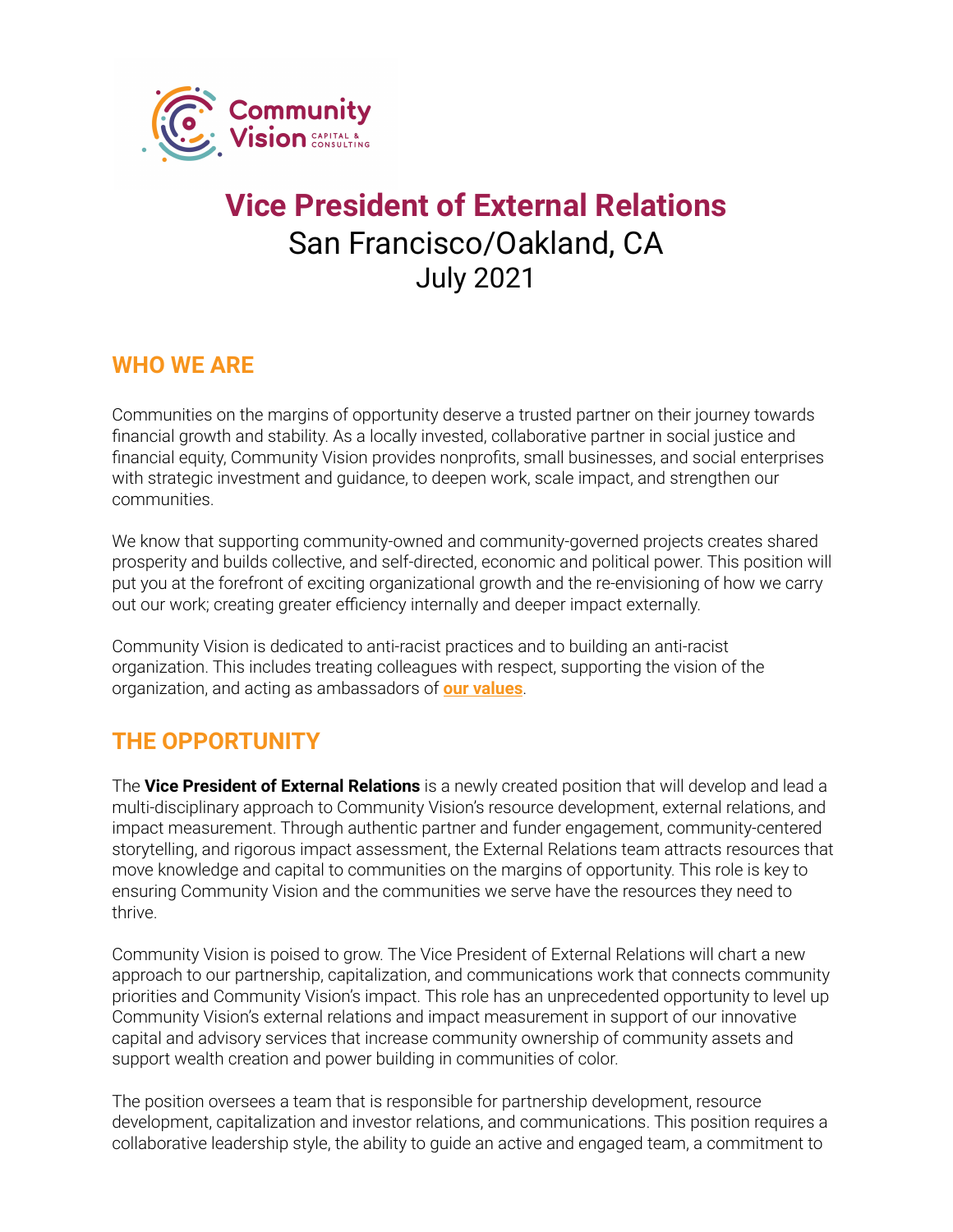promoting professional development and leadership opportunities, as well as the ability to work effectively in partnership across departments and with our broader staff.

The Vice President of External Relations is a member of Community Vision's Executive Team, and reports to, and works closely with, the organization's President.

## **WHAT YOU WILL DO**

- Provide strategic direction and leadership for Community Vision's external relations activities in pursuit of the organization's mission.
- Collaborate with Community Vision's program teams to ensure streamlined data collection and on-going, data-driven impact measurement and accountability.
- Support strategic growth by guiding resource cultivation strategies that steward existing, and build new, sources of support and investment capital that meet the needs of Community Vision's program strategies and respond to community priorities.
- Grow Community Vision's brand and reputation by guiding storytelling and creative content development, visual identity, partnership development, and impact measurement and reporting.
- Advise Community Vision's President and Executive Team on fundraising and capitalization, strategic outreach, communications and partnership development, and impact measurement.
- Ensure development and submission of high-quality grant applications, funder and investor reports, and regular impact reports.
- Guide department planning and budgeting with an eye toward transparency and accountability.
- Implement on-going assessment, continual feedback and improvement of the department's systems and procedures that support capital deployment, operations, and portfolio/asset management.
- Provide support and direction to department Directors and staff by serving as a thought partner and resource, nurturing learning and continuous development, and supporting opportunities for staff leadership.
- Establish and guide a department accountability framework that incorporates goal setting, feedback loops, generative debriefs, and opportunities for iteration and course correction.
- Foster a department culture that values collaboration and inclusivity, high performance, problem solving, excellent client service, learning, and innovation.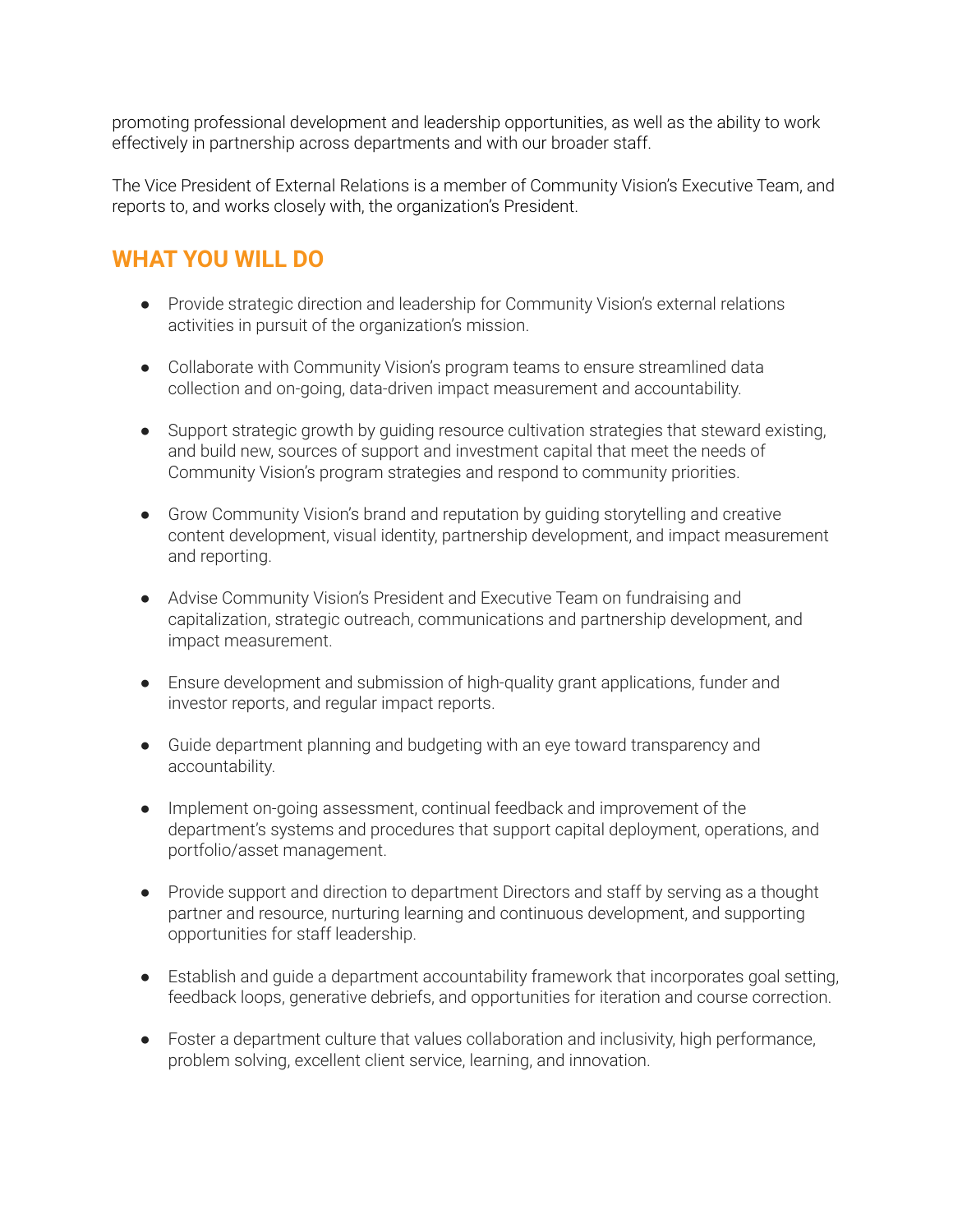#### **WHO WE'RE LOOKING FOR**

#### **Ideal Qualifications**

- 7+ years in a related executive leadership position/s.
- Prior experience managing staff and managing a complex, high volume department.
- Dedication to a collaborative approach to work and management.
- Track record of successfully raising funds at the level necessary for this organization.
- Extensive track record of cultivating and maintaining high touch funder/investor relationships.
- Prior experience in multi-dimensional external relations, such as planning and implementing strategic communications strategies, partnership building strategies, marketing campaigns, and/or outreach campaigns.
- Experience/interest in CDFIs, impact investing, and community/economic development.
- Experience or expertise on issues of racial and economic equity and the intersection of social justice and community economic development is highly preferred.
- Understanding of advanced business planning and growth strategies.
- Understanding of impact measurement and evaluation frameworks.
- Exceptional oral and written communication skills.
- Exceptional attention to detail and deadlines.
- Strong facilitation and presentation skills to influence diverse audiences.
- Exhibit resilience, problem-solving solutions and results-driven capabilities.
- Experience effectively motivating Board Members.
- $\bullet$  Experience living, working, or organizing in the communities we serve  $-$  especially areas outside of the Bay Area; Central Valley knowledge is especially desirable.
- Maintain required job knowledge, skills, and core professional competencies. Attends and participates in required educational programs and staff meetings.

#### **MORE ABOUT THE POSITION**

The Vice President of External Relations is a full-time exempt position. This position reports to the President of Community Vision and serves as a member of the Executive Team. They work closely with the CFO on capitalization strategies and VPs of Real Estate and Capital Solutions on resource development. The salary for this position is between \$170,000 - \$210,000 annually, depending on experience and if outside of the Bay Area salary will be adjusted based on cost of living of the region. Benefits include: 100% health insurance premium coverage for employees and a contribution towards dependent coverage, dental insurance, long-term disability, and life insurance, transportation and cell phone subsidies, employer contributions towards retirement savings, three weeks' vacation, and a commitment to work/life balance. Occasional evenings and out of area travel may be necessary. The position involves regular computer and telephone use plus some minimal lifting. The position can be based at either of Community Vision's offices in San Francisco or Oakland. All staff are working remotely until January 2022.

## **TO APPLY**

Send resume and cover letter via email to **[hr@communityvisionca.org](mailto:hr@communityvisionca.org)**. Subject line should read: Vice President of External Relations. Cover letters should discuss your interest in the position and in working at Community Vision. Resumes without a cover letter will not be considered.